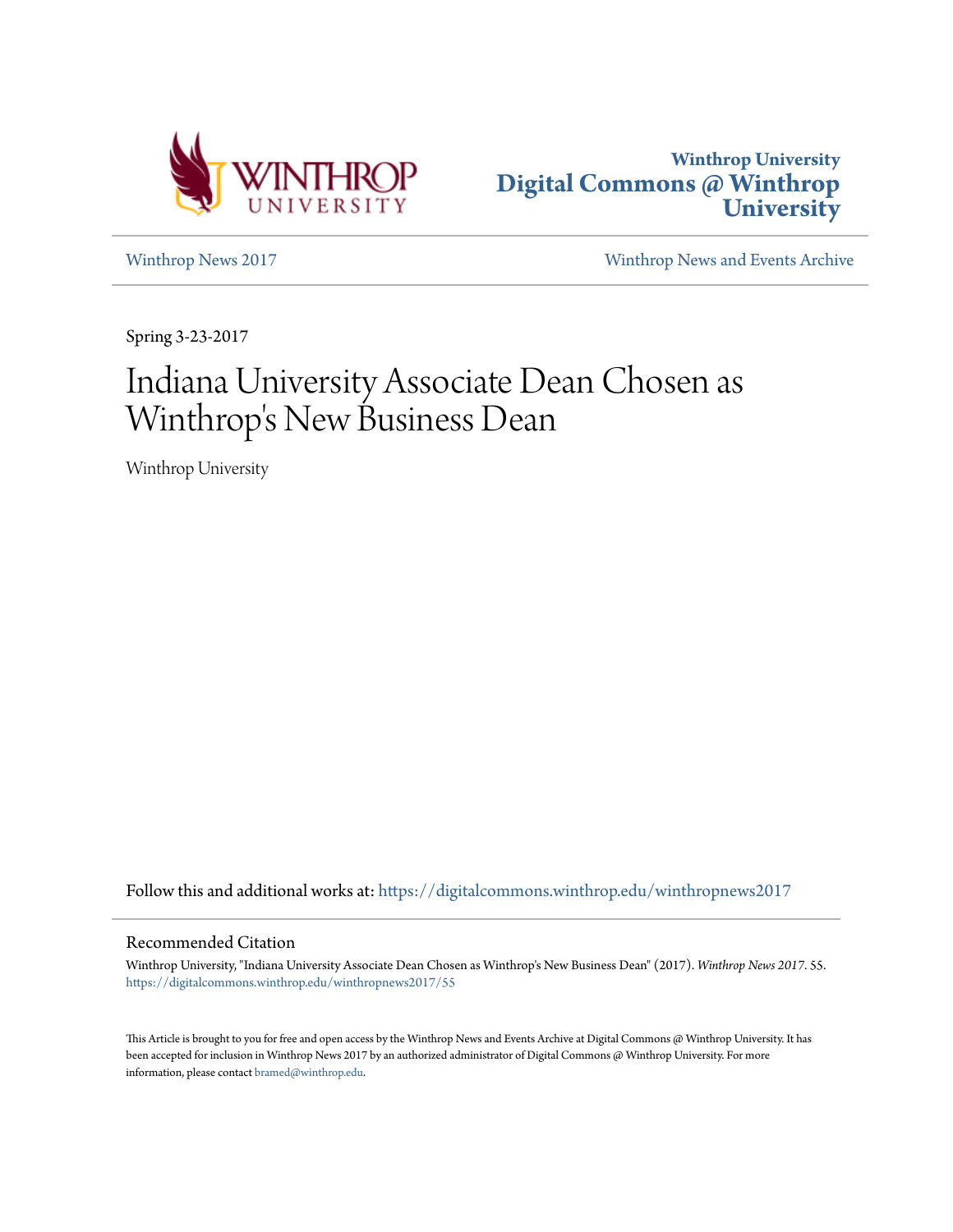

VINTHROP UNIVERSITY **ABOUT ADMISSIONS & AID ACADEMICS STUDENT**

**AFFAIRS ATHLETICS GIVING**

**O** SHARE ■金々。

All News

Archives

RSS News Feeds

Winthrop in the News

03/23/2017 **Indiana University Associate Dean Chosen as Winthrop's New Business Dean**

## **Quick Facts**

Winthrop officials said Saksena, who goes by P.N., possesses substantial experience in teaching, scholarship and administration. He will join the Winthrop University community on July 1, but he will make several trips to Rock Hill in advance of his official start date.

Saksena was chosen from a broad applicant pool that the search committee narrowed to three finalists. Each finalist interviewed on campus with faculty, staff, students, and administrators from across the university and met with Rock Hill community leaders.



ROCK HILL, SOUTH CAROLINA - **P.N. Saksena**, a professor of accounting and associate dean for graduate programs and accreditation at the Judd Leighton School of Business and Economics at Indiana University South Bend, was announced today as the new dean for Winthrop University's College of Business Administration.

The university conducted a national search for someone to succeed **Roger Weikle**, who has been dean since 1996 and has led the college through successful bids for A**ssociation to Advance Collegiate Schools of Business** (AACSB) accreditation and fostered the growth of a number of interdisciplinary programs in the college.

P.N. Saksena

Winthrop officials said **Saksena, who goes by P.N.,** possesses substantial experience in teaching, scholarship and administration. He will join the Winthrop University community on July 1, but he will make several trips to Rock Hill in advance of his official start date.

**Saksena** was chosen from a broad applicant pool that the search committee narrowed to three finalists. Each finalist interviewed on campus with faculty, staff, students, and administrators from across the university and met with Rock Hill community leaders. "The search committee did a stellar job of bringing three excellent candidates to campus, and I appreciate the time and effort the committee members put into this very important work," said Debra Boyd, provost and executive vice president for academic affairs.

Boyd noted: "Throughout the search process, Dr. Saksena impressed the wide range of constituencies who met with him. Campus and community members found his experience in partnership development, his collaborative leadership philosophy, and his passion for education to be compelling. He is an excellent teacher and scholar and has been very successful in communicating the value of business education to internal and external constituents. We look forward to welcoming Dr. Saksena and his family to the Winthrop community."

**Saksena** has worked at IU South Bend since 1995 and has been honored with more than 20 teaching awards including IU South Bend Alumni Association Faculty Legacy Award, IU President's Award for Excellence in Teaching, IU South Bend Distinguished Teaching Award, Faculty of the Year Award, and [co-recipient] Outstanding Educator of the Year Award. He has also been inducted into FACET (Faculty Colloquium on Excellence in Teaching – a community of IU faculty who are committed to exceptional teaching).

"I am excited and humbled to have been selected to serve as dean of the College of Business Administration at Winthrop University," said Saksena. "I am impressed by the college's tradition of excellence and the caring, collegiality and commitment displayed by everyone with whom I came in